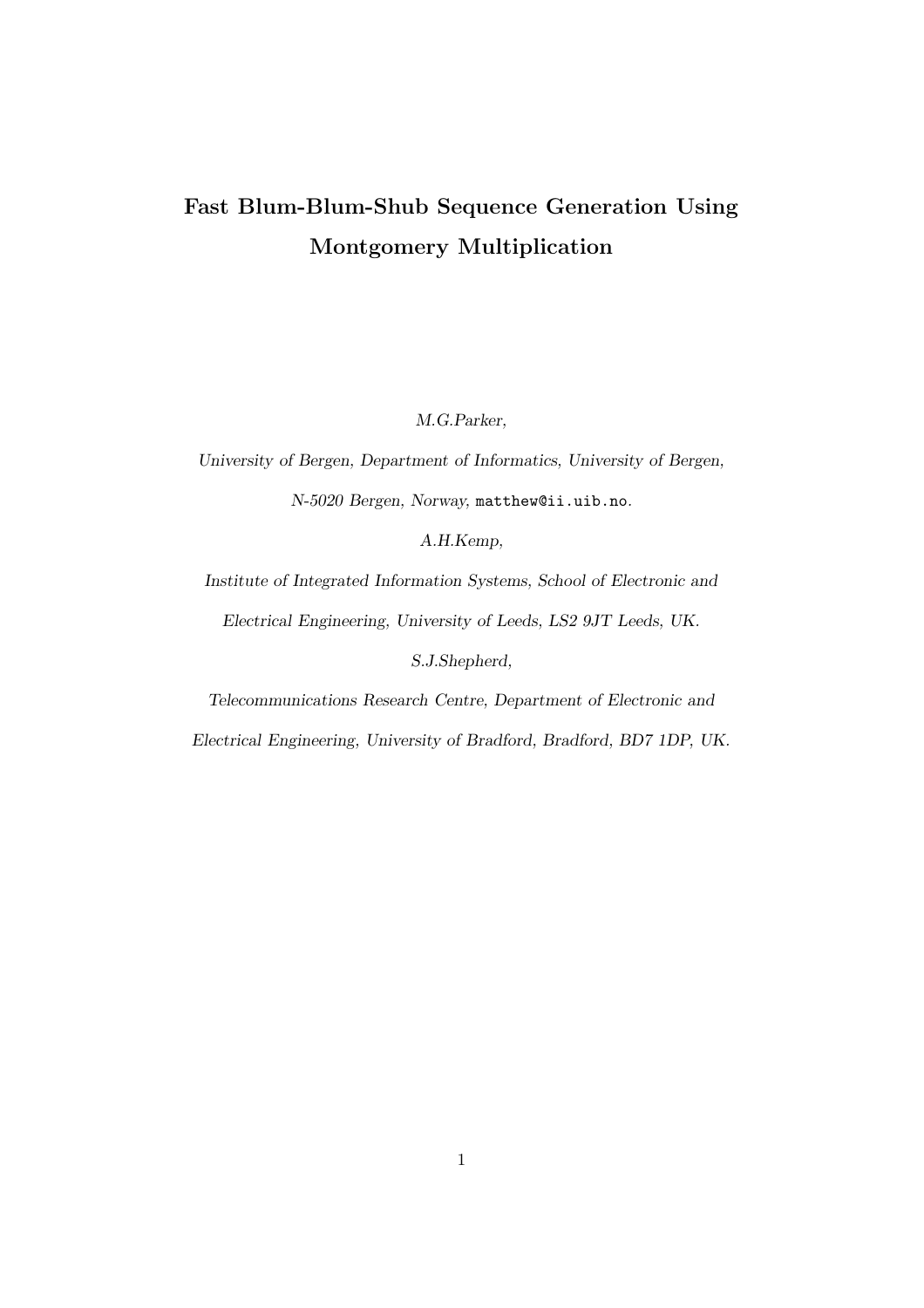#### Abstract

VLSI modules are proposed for fast, efficient generation of high-throughput Blum-Blum-Shub (BBS) and BBS-like sequences using Montgomery Multiplication, where post-processing associated with Montgomery's algorithm can be eliminated.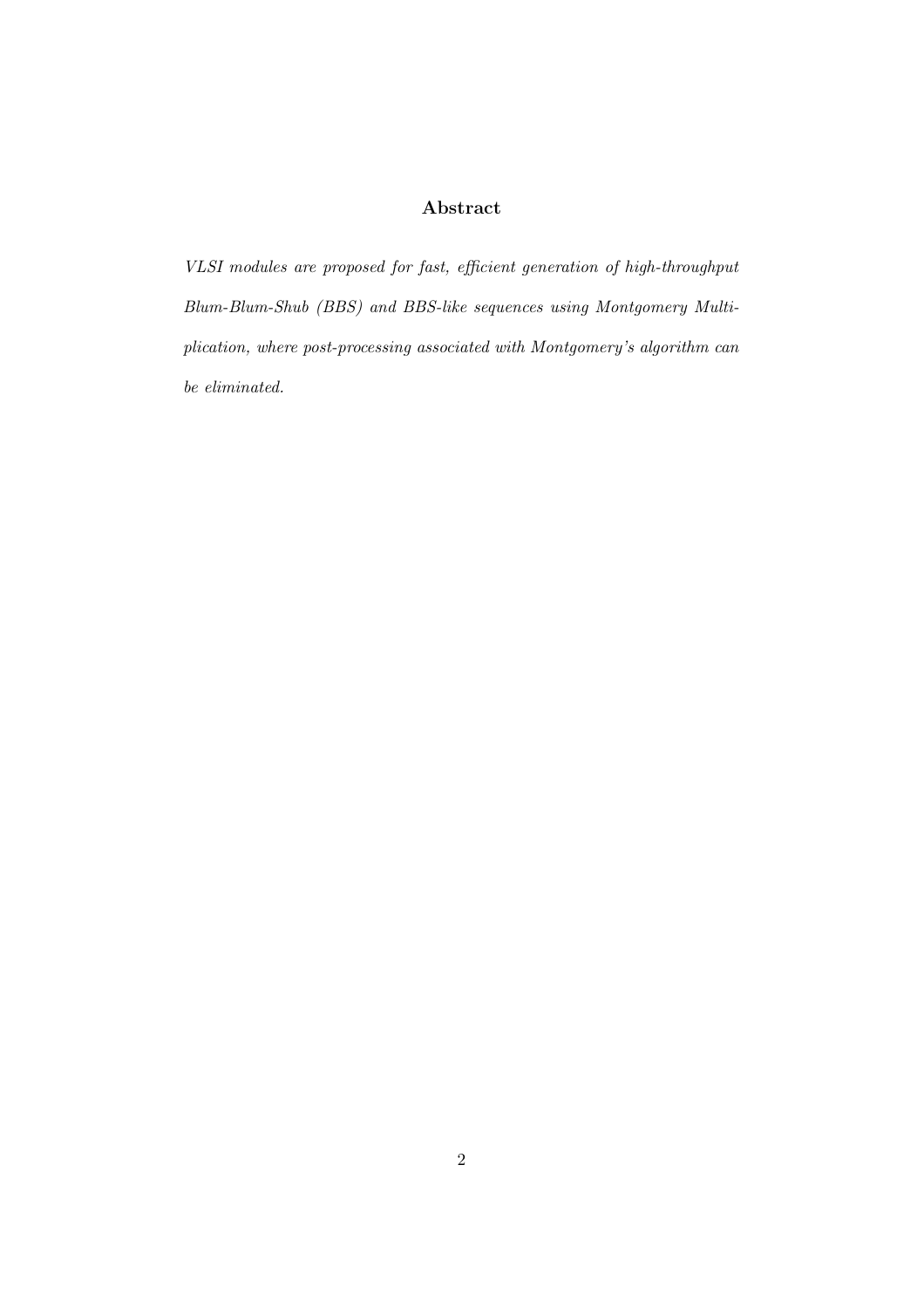#### 1 Introduction

Public key cryptosystems ensure secrecy between communicating parties without the need to distribute secret keys. The most famous public key cryptosystem is that devised by Rivest, Shamir, and Adleman (RSA) [1]. Another lesser-known public key cryptosystem is the Quadratic Residue Cipher (QRC) introduced by Blum, Blum, and Shub [2], which relies on the ease of squaring an integer, mod  $n$ , as compared to the intractability of finding the square root of a number, mod  $n$  when  $n$  is large. As with RSA the valid recipient publishes the prime factors of n, where  $n = pq$ and  $p$  and  $q$  are strong primes. The sender scrambles his message with a bit sequence (Blum-Blum-Shub Sequence, BBS) comprised of the concatenation of the least significant bits of a series of successive squares, mod  $n$ , starting with a randomly chosen 'seed', and then appends the final value in the sequence of successive squares to the scrambled message. Only the valid recipient can unscramble the data as only he/she knows the factors of  $n$ , and knowing  $p$  and  $q$  allows the recipient to find the starting seed, i.e. the  $2<sup>n</sup>$ th root, mod *n*, using the final successive square which was appended to the received sequence. Once the starting seed is known the recipient can regenerate the scrambling sequence and decrypt the ciphertext. As with RSA the scheme relies on the inability to factor n when  $n = pq$ , and p and q are large strong primes. The advantages of QRC over RSA are that RSA is a deterministic cipher, whereas QRC is probabilistic because it starts from a randomly chosen seed. Moreover it is known that RSA can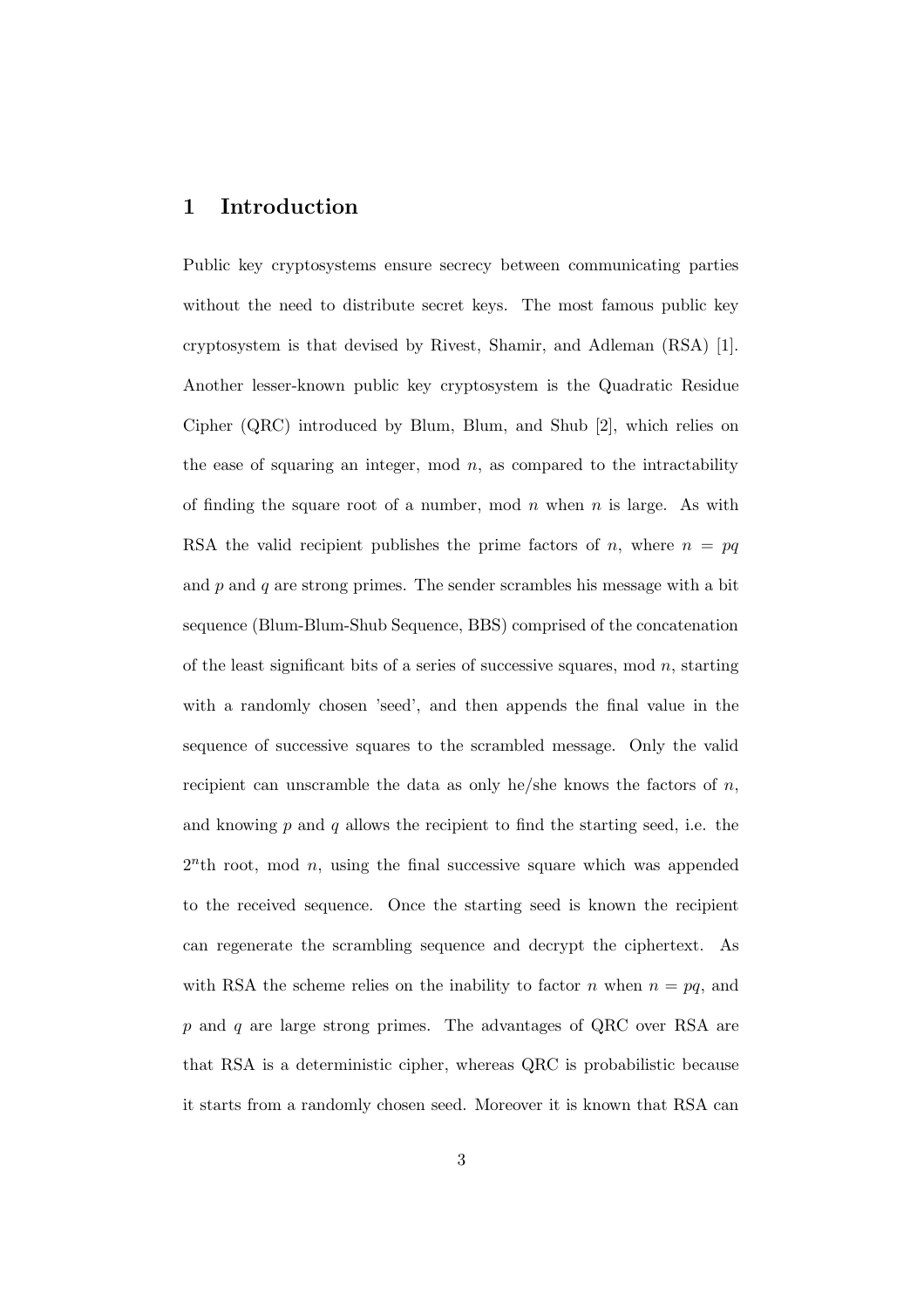leak partial information about the message sent, whereas no such weakness is known for QRC. Also it is a bit easier to generate BBS for QRC, than successive exponents for RSA. Finally, spectral randomness properties of BBS make it very suitable for use as a spreading sequence in a spreadspectrum communications system, thereby providing the possiblity of highsecurity spread spectrum [3]. QRC can also provide digital signature and resistance to a chosen ciphertext attack, but at greater cost than with RSA [4]. Detailed comparisons of QRC and RSA are given in [5, 4].

Although implementation complexity of QRC is slightly less than RSA, it is still costly. Successful implementation of QRC relies on efficient generation of BBS. This paper proposes novel hardware to allow highly efficient generation of BBS using Montgomery Multipliers (MMs) [6, 7, 8, 9]. MMs are particularly suited to VLSI implementation of modular multiplication as they allow computation of modular reduction to begin before computation of the most-significant-bit has been completed. This speeds up successive modular arithmetic operations (such as squaring). However the drawback is the multiplicative offset associated with MM. In this paper this offset is incorporated into BBS generation without cost, and further simplification is made possible by considering the generation of BBS-like sequences.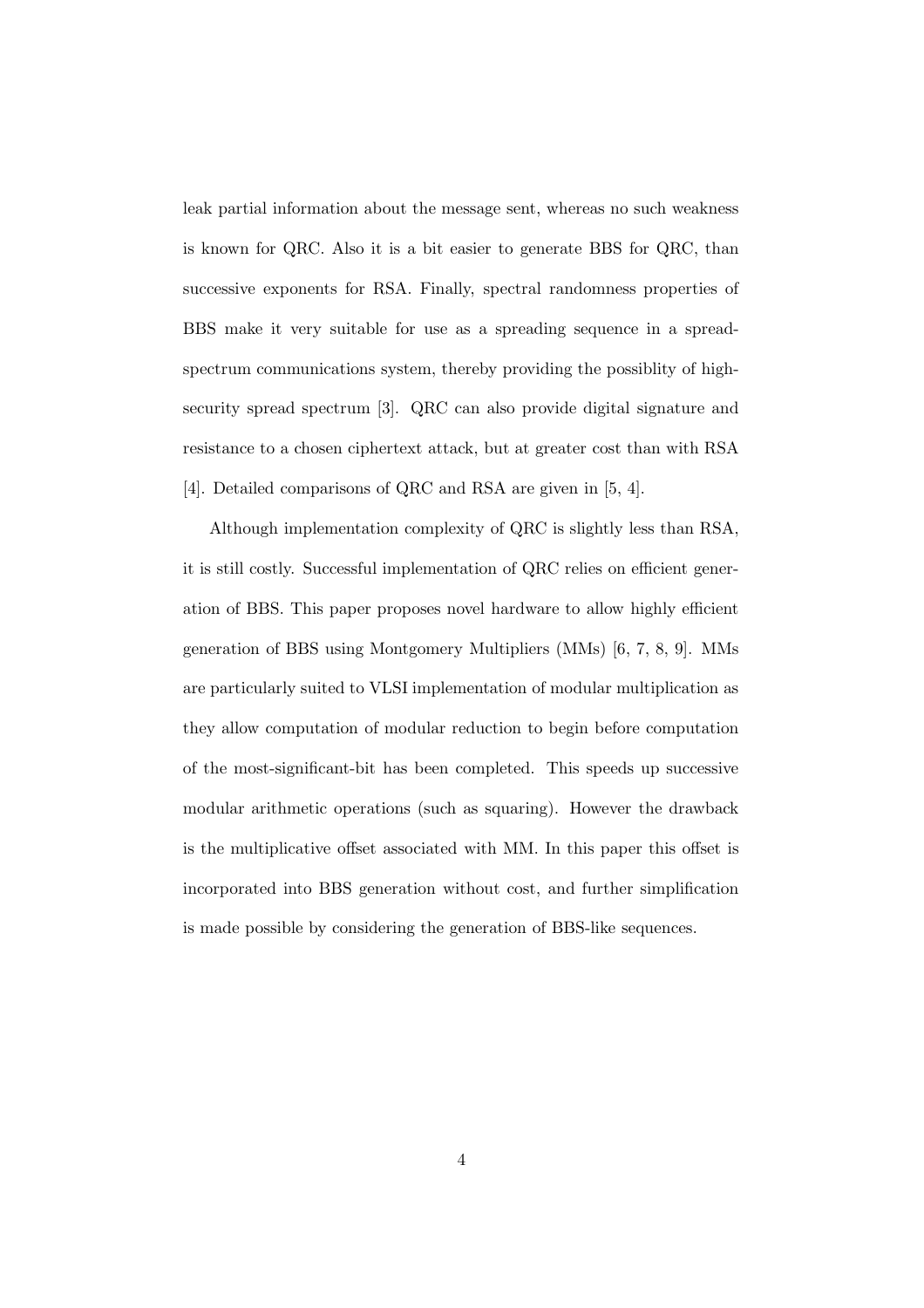#### 2 Blum-Blum-Shub Sequence (BBS) and QRC

Let  $n = pq$ , where p and q are primes satisfying  $p = 4k_p + 3$ ,  $q = 4k_q + 3$ . The BBS  $[2, 5]$  of integer a, mod n, is given by,

$$
BBSn(a) = L(BSn(a)) where
$$
  
\n
$$
BSn(a) = (a, a2, a4, ..., a2t-1), \text{ mod } n, \quad t \leq \mu_n
$$
\n(1)

where the order<sup>i</sup> of  $BBS_n(a)$  is  $\mu_n = \text{lcm}^{ii}$   $(\mu_p, \mu_q)$ ,  $\mu_p = \text{ord}_{\text{ord}_p(a)}(2)$ ,  $\mu_q = \text{ord}_{\text{ord}_q(a)}(2)$ , and L means 'concatenate the h least-significant-bits (lsbs) of each successive residue'. (1) requires the following gcdiii condition to be satisfied,

Condition: 
$$
\gcd(2, \text{ ord}_p(a)) = \gcd(2, \text{ ord}_q(a)) = 1
$$
 (2)

For a good choice of  $k_p$  and  $k_q$ , approximately  $\frac{1}{4}$  of all integers, a, satisfy Condition (2), and can generate BBS [2]. Condition (2) can be virtually guaranteed by selecting a random integer  $\alpha < n$ . Then  $a = \langle \alpha^2 \rangle_n$  nearly always satisfies (2). The randomness and cryptographic strength of the QRC are fatally compromised if the BBS has short period,  $\mu_n$ , or if n can be factored. Therefore, ideally  $p$  and  $q$  are 'strong' primes, in other words  $p, q$  are chosen such that  $p, q, k_p, k_q, 2k_p + 1, 2k_q + 1$  are all prime. This ensures a very large BBS period of  $k_p k_q$  or  $2k_p k_q$ , and also maximises the difficulty of factoring  $n$ .

<sup>i</sup> ord<sub>f</sub>(e) - 'the order of e, mod f, is t, where  $\langle e^{t} \rangle_{f} = 1, \langle e^{s} \rangle_{f} \neq 1$  for some positive integers  $s, t, s < t'$ 

 $\lim(.)$  - 'lowest common multiple of'

 $\mathrm{'''gcd}(.)$  - 'greatest common denominator of'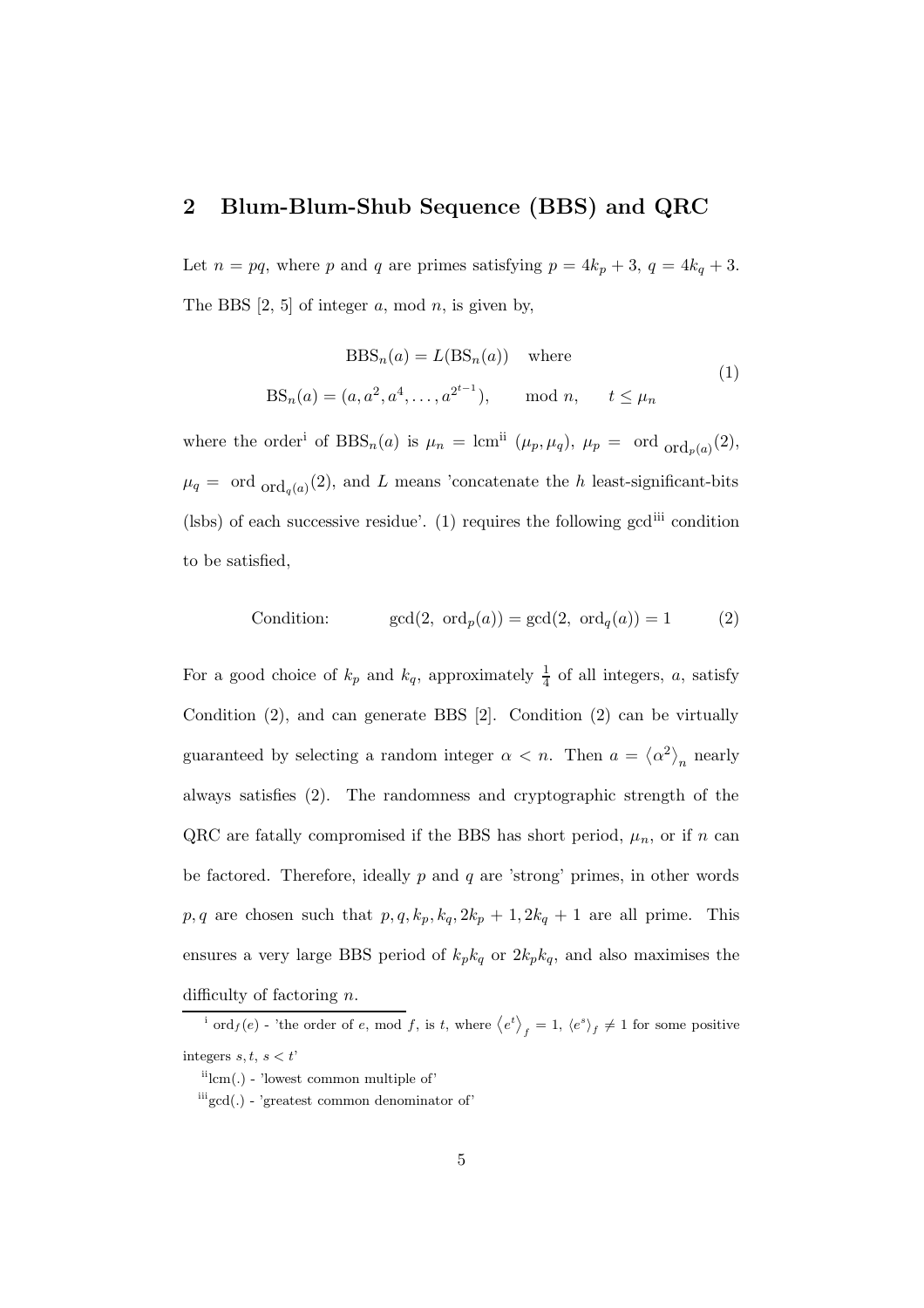The QRC generates ht BBS bits and XOR's them with ht bits of the message. Finally it appends the complete final residue,  $\langle a^{2^t} \rangle$  $_n$ , to the XOR'ed message, and the bit string is transmitted. No polynomial time algorithm exists to regenerate BBS from knowledge of the final residue  $\langle a^{2^t} \rangle$  $_n$  and  $n$ [10]. The message is therefore secure from eavesdroppers.

[2] shows that concatenating  $h = 1$  lsbs from each residue of  $BS_n(a)$ is provably secure. Further analysis [11, 10] indicates a lower bound of  $h = \log_2(\log_2(n))$  bits which can be extracted from each residue. However even this is a lower bound and it is an open question as to how large  $h$  can be. The relevance to this paper is that BBS generation speed rises linearly with h.

#### 3 Montgomery Multiplication (MM)

MM [7] efficiently computes,

$$
c = \left\langle abr^{-m-1} \right\rangle_n + jn \qquad j \in \{0, 1\}
$$
 (3)

where  $0 < a < n$ ,  $0 < b < 2n$ , r is the radix of representation for a, b, and c,  $gcd(r, n) = 1$ , and  $m = \frac{iv \log_r(n)}{n}$ . MM can be used for squaring if  $b = a$ , requiring two successive MMs,

1. 
$$
c = \langle aar^{-m-1} \rangle_n + j_1n
$$
  
\n2.  $\langle a^2 \rangle_n + j_2n = \langle cdr^{-m-1} \rangle_n + j_2n$ , where  $d = \langle r^{2m+2} \rangle_n$ ,  $j_1, j_2 \in \{0, 1\}$   
\n(4)

 $\frac{iv}{i}$ . - 'round up to the next highest integer'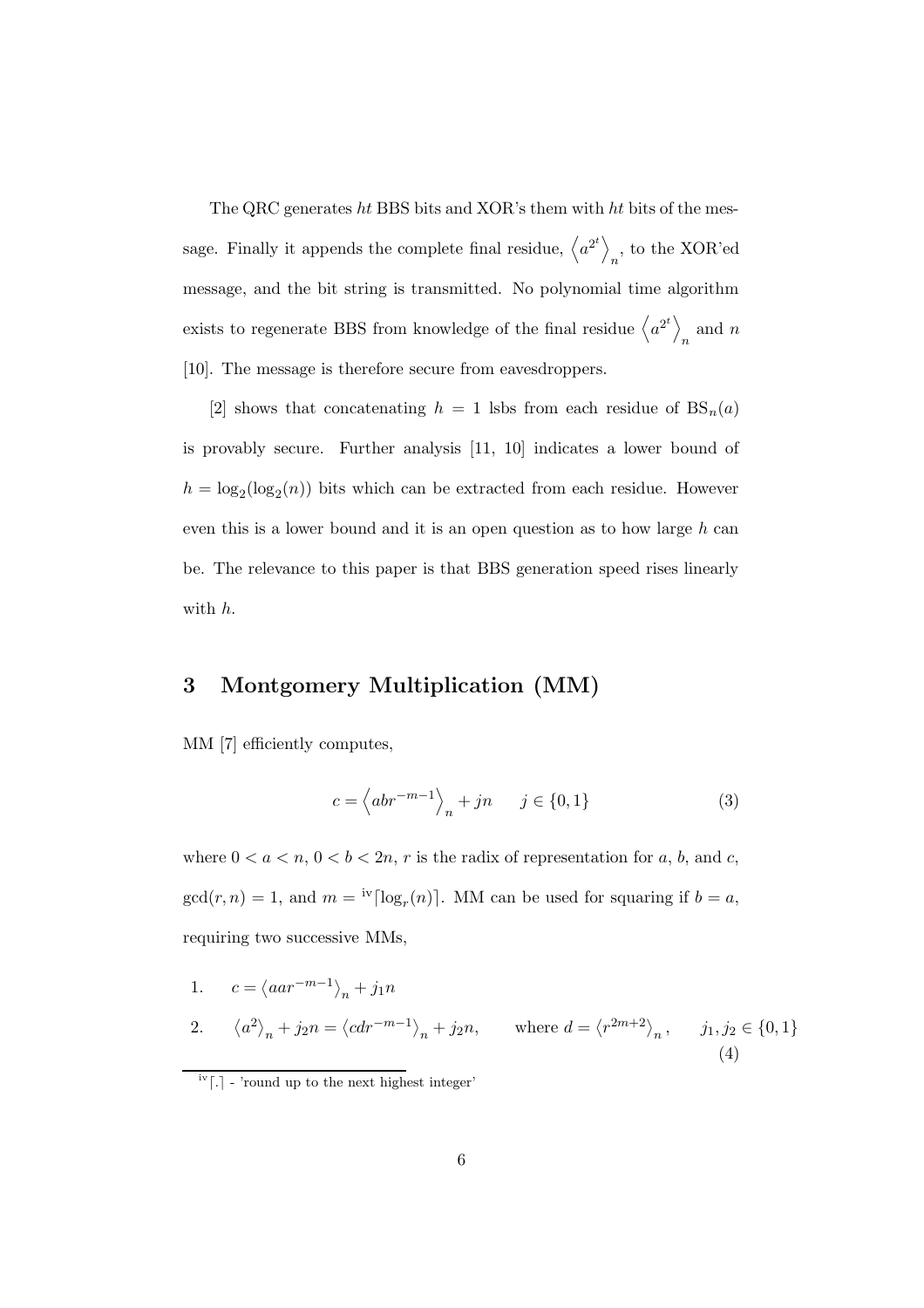MM is inefficient for squaring as two successive MMs are required. This is also true for direct generation of BBS using MM. Moreover, the result may be offset by  $j_2n, j_2 \in \{0, 1\}.$ 

#### 4 Fast BS Generation Using MM

Consider the sequence generated by successive applications of MM,

$$
c_i = \left\langle c_{i-1}c_{i-1}r^{-m'} \right\rangle_n + j_in, \qquad j_i \in \{0, 1\}
$$
 (5)

where  $0 < c_i < 2n$  and  $m' = m+2$ . In the previous section  $m' = m+1$ . This is because inputs a and b were specified with a maximum of m and  $m + 1$ radix-r digits, respectively, where the  $m+1$ <sup>th</sup> digit of a is zero and used to reduce the output, c, back to  $m + 1$  digits. However, in this section both inputs,  $c_{i-1}$ , require  $m + 1$  digits each. Therefore our MM for successive squaring requires  $m' = m + 2$  rows, where row  $m + 2$  reduces the output,  $c_i$ , back to  $m+1$  digits. Let  $c_0 = \langle r^{m'} a \rangle$ . Then the sequence generated by  $\sum_{n=1}^{\infty}$  $(5)$ ,  $W_n(c_0) = \{c_i : 0 \le i < t\}$ , is given by,

$$
W_n(c_0) = \left\langle r^{m'}(a, a^2, a^4, \dots, a^{2^{t-1}}) \right\rangle_n + (0, j_1 n, j_2 n, \dots, j_{t-1} n) \qquad j_i \in \{0, 1\}
$$
\n
$$
(6)
$$

where the  $+$  indicates vector addition. If a satisfies (2) then,

$$
W_n(c_0) = \left\langle r^{m'} \mathcal{BS}_n(a) \right\rangle_n + (0, j_1 n, j_2 n, \dots, j_{t-1} n)
$$
 (7)

As before, for a good choice of  $k_p$  and  $k_q$ , approximately  $\frac{1}{4}$  of all integers,  $c_0$ , generate a, such that (2) is satisfied, on condition that  $gcd(r^{-m'}, n) =$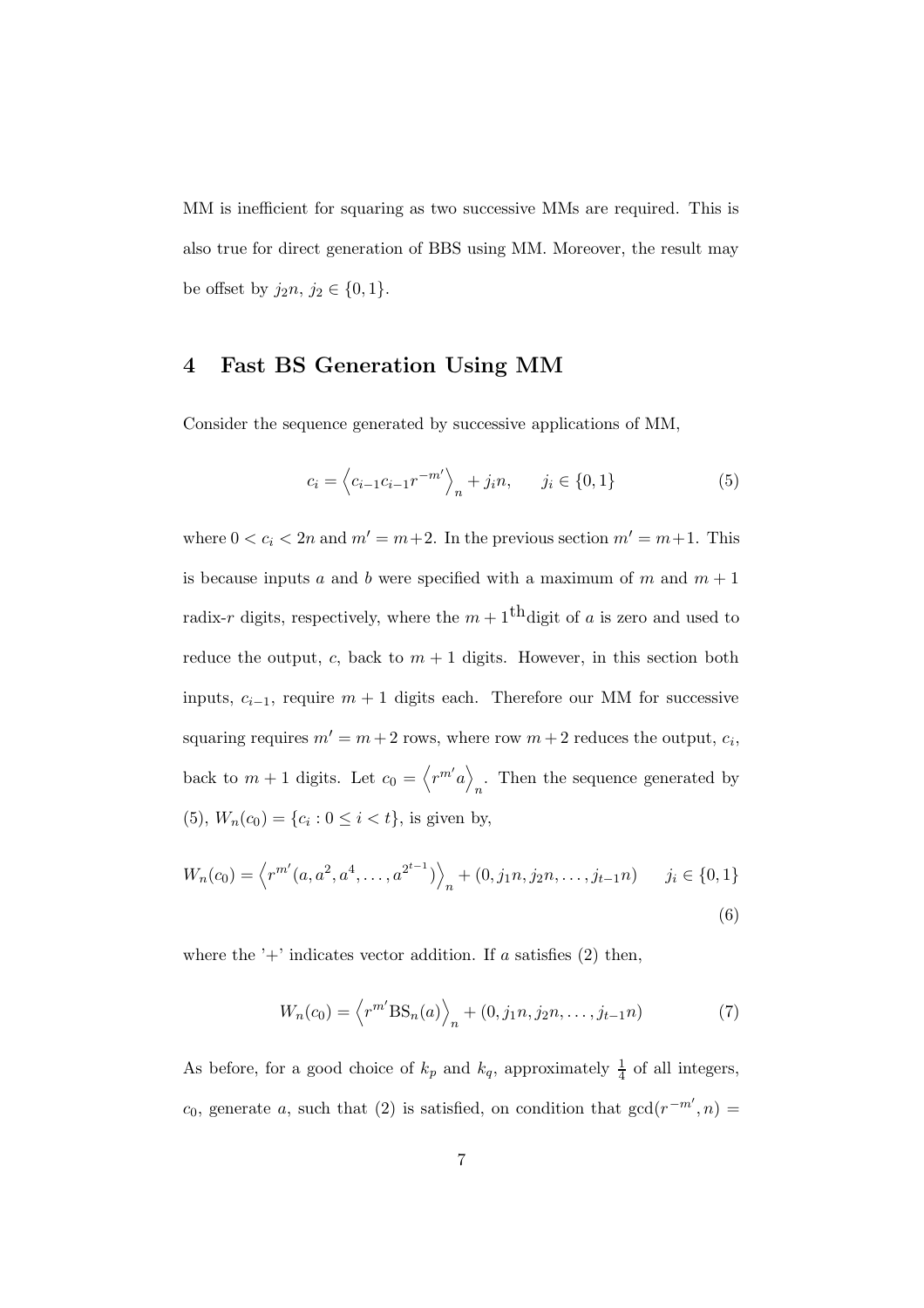1, which is virtually guaranteed, and is certain for  $r = 2$ . (In any case,  $gcd(r, n) = 1$  is a requirement for the operation of MM).

To generate  $BS_n(a)$  using  $W_n(c_0)$ , one again performs two MMs:

Step 1. 
$$
c_i = \left\langle c_{i-1}c_{i-1}r^{-m'} \right\rangle_n + j_in
$$
 Step 2.  $a^{2^{i-1}} = \left\langle c_{i-1}1r^{-m'} \right\rangle_n$  (8)

The result of Step 2 always gives  $0 \leq a^{2^i} < n$ ,  $\forall i$  (Appendix A). Moreover, Step 2 can be performed in parallel with the subsequent Step 1, (unlike (4) where the operations are sequential and both in the squaring loop). A similar idea to (8) is suggested in [7, 8, 9], but there it is with reference to RSA exponentiation. In contrast we propose (8) for successive squaring. Finally, for  $r = 2$ , and assuming it is required to compute only the  $v h =$  $\lfloor \log_2(m) \rfloor$  lsbs of each member of  $BS_n(a)$ , a reduction in latency for Step 2 approaching  $\frac{1}{2}$  is possible, as is a similar hardware reduction for a fully parallel implementation of Step 2. (For QRC this last simplification is not possible as one needs to append the full final residue to the bit stream). As one of the inputs to the second MM is fixed at  $'1'$ , further hardware simplification to Step 2 is possible, for both parallel and serial versions. Fig 1 shows fully parallel and parallel-serial architectures for this algorithm. The fully parallel version is only useful if  $m'$  different BS sequences are interleaved. For both parallel and serial,  $c_i$  becomes available at the output of MM1, LSB first, and is fed back to the input of MM1 immediately, giving a throughput rate of one new member of sequence  $W_n(c_0)$ , (and  $BS_n(a)$ ),

 $v$ [.] - 'round down to the next lowest integer'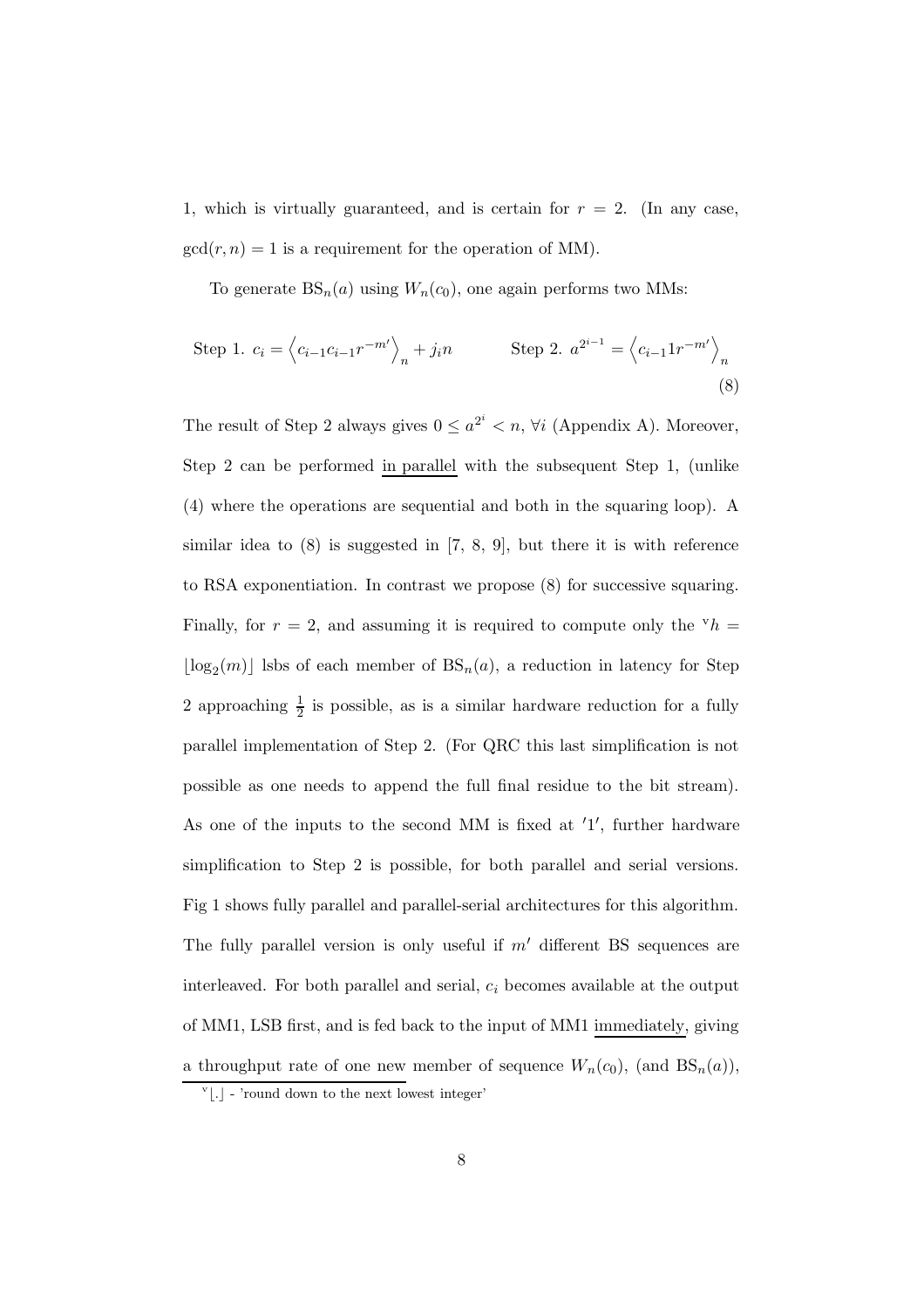every m' clock cycles. The first member of  $BS_n(a)$  begins to appear after  $2m'$  clock cycles.

Assuming a conventional modular multiplier is  $\simeq 2$  times slower than a MM, then BBS generation using MM is  $\simeq 2$  times faster than conventional generation. This is because Step 1 does not wait for Step 2 to finish between iterations.

#### 5 Improvements

For  $r = 2$ ,  $\lfloor \log_2(m) \rfloor$  lsbs of each member of  $BS_n(a)$  are mutually uncorrelated with each other and with the same bits of any other member of the same sequence [10, 11]. This assumes  $0 \leq a^{2^i} < n$ ,  $\forall i$ , mod *n*. For  $W_n(c_0)$ , the  $c_i$  satisfy  $0 \le c_i < 2n$ , and the sequence is a constant multiple,  $(\times r^{m'})$ of BS(*a*), mod *n*. One can therefore compute the sequence,  $T_n(d_0)$ , where  $d_i = \langle c_i \rangle_n$ , i.e. the  $d_i$  satisfy  $0 \leq d_i < n$ ,  $d_i = \langle r^{m'} a^{2^i} \rangle$  $\int_n$ .  $T_n(d_0)$  is generated by replacing Step 2 of (8) with,

Revised Step 2. 
$$
d_{i-1} = c_{i-1}
$$
   
if  $d_{i-1} > n, d_{i-1} = d_{i-1} - n$  (9)

and for  $r = 2$  the  $\lfloor \log_2(m) \rfloor$  lsbs of  $T_n(d_0)$  will again be mutually uncorrelated. For large m, (9) requires less hardware and is faster than Step 2 of (8).

The sequence throughput remains unchanged, whether the sequence be  $BS_n(a)$  or  $T_n(d_0)$ . To substantially increase throughput, the parallel form of Step 1 (and Step 2) can interleave  $m'$  different BS or T sequences, originating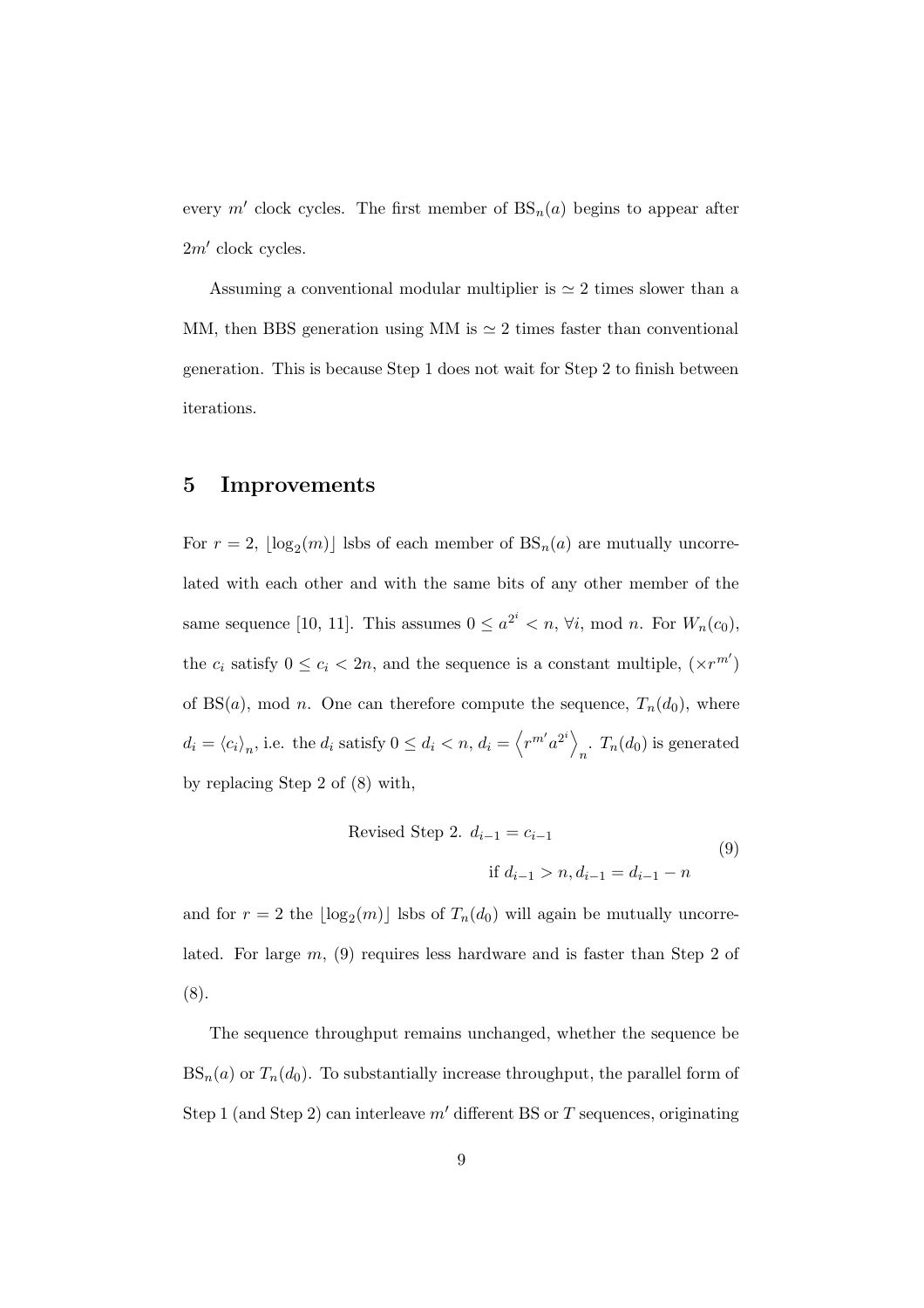from  $m'$  different seeds and/or moduli,  $c_{0,k}$  and  $n_k$ , respectively. In this way,  $\lfloor \log_2(m) \rfloor$  lsbs can be appended to the output bit-stream every clock cycle. An argument for the maintained cryptographic strength of interleaved BS or T sequences is given in Appendix B. Such interleaving dramatically increases throughput.

Finally, for the user who knows p and q,  $BS_p(a)$ ,  $BS_q(a)$ , or  $T_p(d_0)$ ,  $T_q(d_0)$  sequences can be generated in parallel, mod p and mod q, with a final combining of sequence residues outside the loop to generate  $BS_n(a)$ , or  $T_n(d_0)$ , using the Chinese Remainder Theorem [13], thereby reducing area four times, and halving sequence generation time.

#### 6 Conclusion

Montgomery Multiplication (MM) is appropriate for fast generation of BBS Sequences in spite of the constant multiplicative offset inherent within successive squarings using MM. Post-processing associated with MM is taken out of the squaring loop to occur in parallel with the squaring. Further area/time savings are achieved by retaining the multiplicative offset to the BS Sequence whilst ensuring each member of the sequence is less than the modulus. High-throughput sequence generation is obtained using interleaved squarings and fully parallel MM. As a final suggestion one could eliminate post-processing completely by simply generating the concatenation of  $\lfloor \log_2(m) \rfloor$  lsbs of each member of  $W_n(c_0)$ . In this way Step 2 is eliminated completely. This sequence is probably also mutually uncorrelated,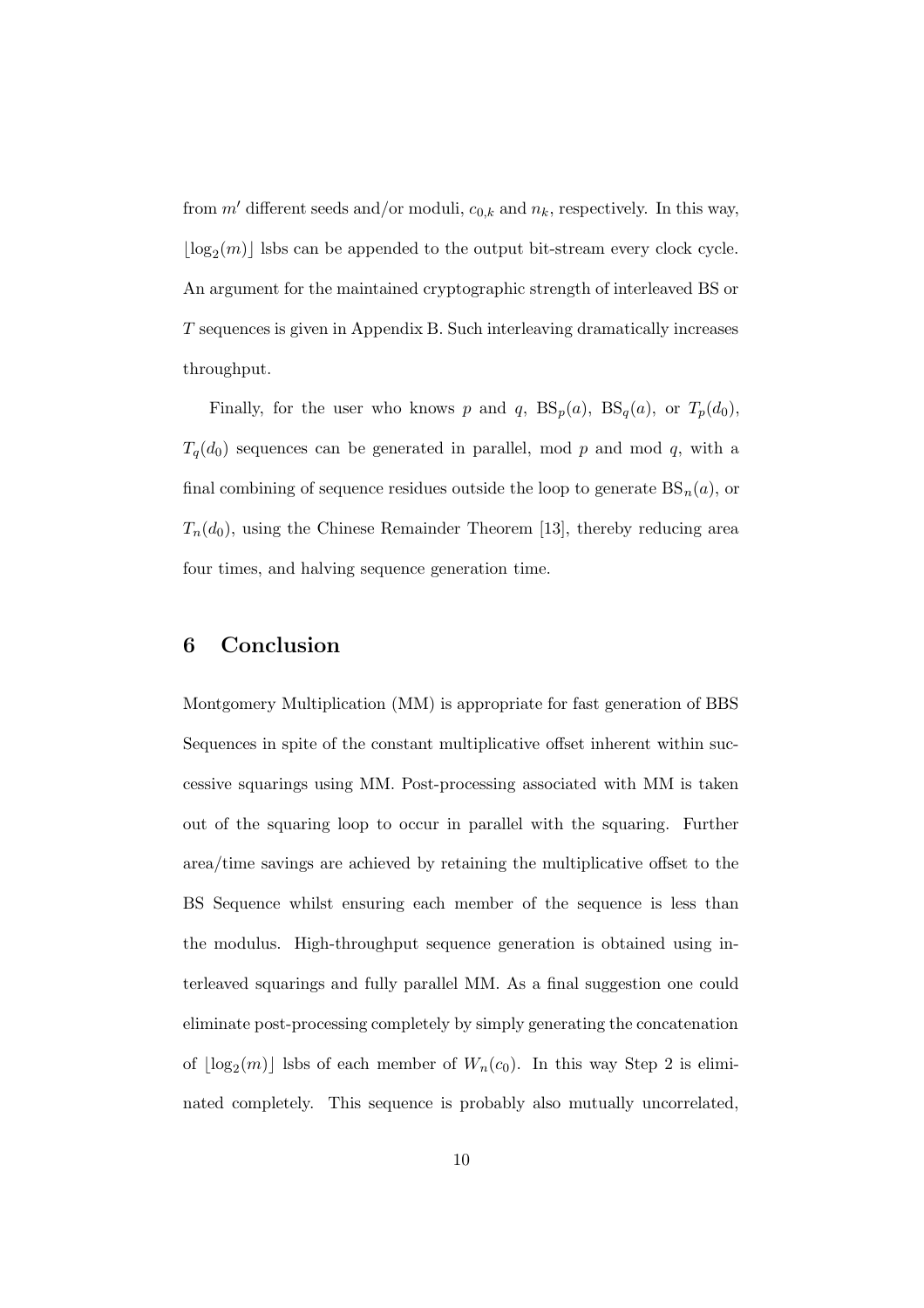although we have no proof for this. The hardware improvements presented in this paper enhance the proposal to use the Quadratic Residue Cipher in cryptosystems and secure spread-spectrum systems.

#### 7 Acknowledgements

This work was supported in part by EPSRC grants GR/K48914,GR/K06839, and by NFR Project Number 119390/431.

### 8 Appendix A - To Verify Step 2 of (8)

From [7], the output from MM2 of Fig 1 is given by,

$$
\left\langle a^{2^{i}} \right\rangle_{n} + v n = (c_{i} + Qn)/r^{m'}
$$
\n(10)

where  $v$  is a small positive integer. The maximum output from MM2 occurs with worst-case  $c_i$  and  $Q$  both equal to  $r^{m'} - 1$ , respectively, so,

$$
\left\langle a^{2^{i}} \right\rangle_{n} + vn \leq \left(\frac{r^{m'} - 1}{r^{m'}}\right)(1+n)
$$
\n(11)

As  $\left\langle a^{2^{i}}\right\rangle$  $n \neq 0$  for any valid seed, a, (11) implies  $v = 0$ , i.e.,

$$
(c_i + Qn)/r^{m'} < n \qquad \forall i \tag{12}
$$

# 9 Appendix B - To Justify the Cryptographic Strength of Interleaved BBS and T Sequences

Let the sender generate a BBS sequence, mod  $n$ , of length  $ht$  bits using a randomly generated starting seed a and its  $t - 1$  successive squares, mod n.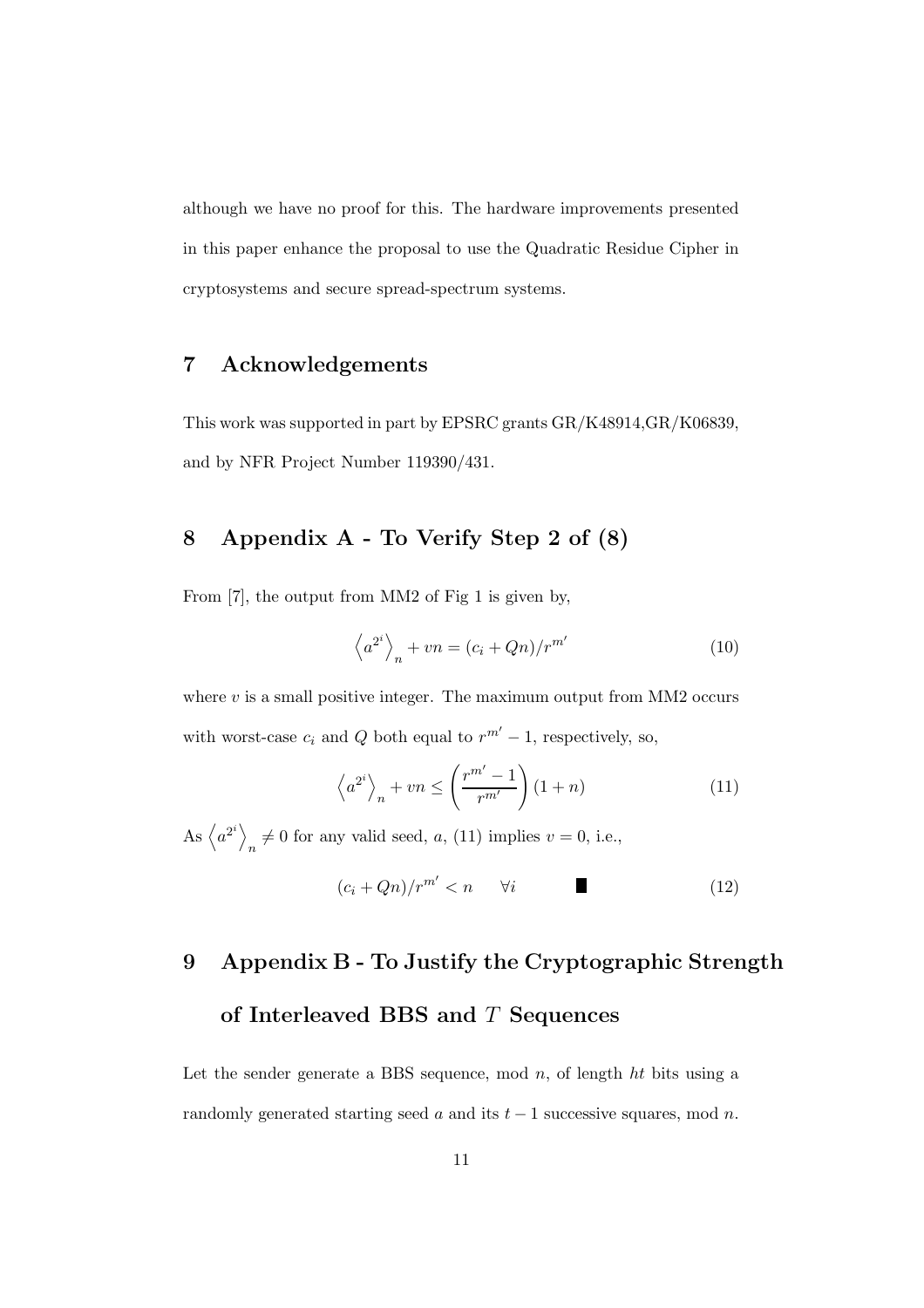The strength of the QRC partially rests on the impossibility of an eavesdropper guessing a starting seed b such that  $\langle b^{2^i} \rangle$  $_n \in \{\langle a^{2^j} \rangle\}$  $n, 0 \leq j < t$  $0\leq i < t$  in polynomial (in  $m)$  time using polynomial resources. Therefore  $m' = m + 2$  eavesdroppers will have no more success than one eavesdropper. This is the same as saying that  $m'$  interleaved BBS sequences, mod n, will be mutually uncorrelated. This argument, as with single sequence BBS, is conditional on a sufficiently large sequence order  $k_p k_q$  or  $2k_p k_q$ . Similar arguments can be used when using a different modulus,  $n_k$ , for each interleaved sequence, both for BBS and  $T$  sequences. П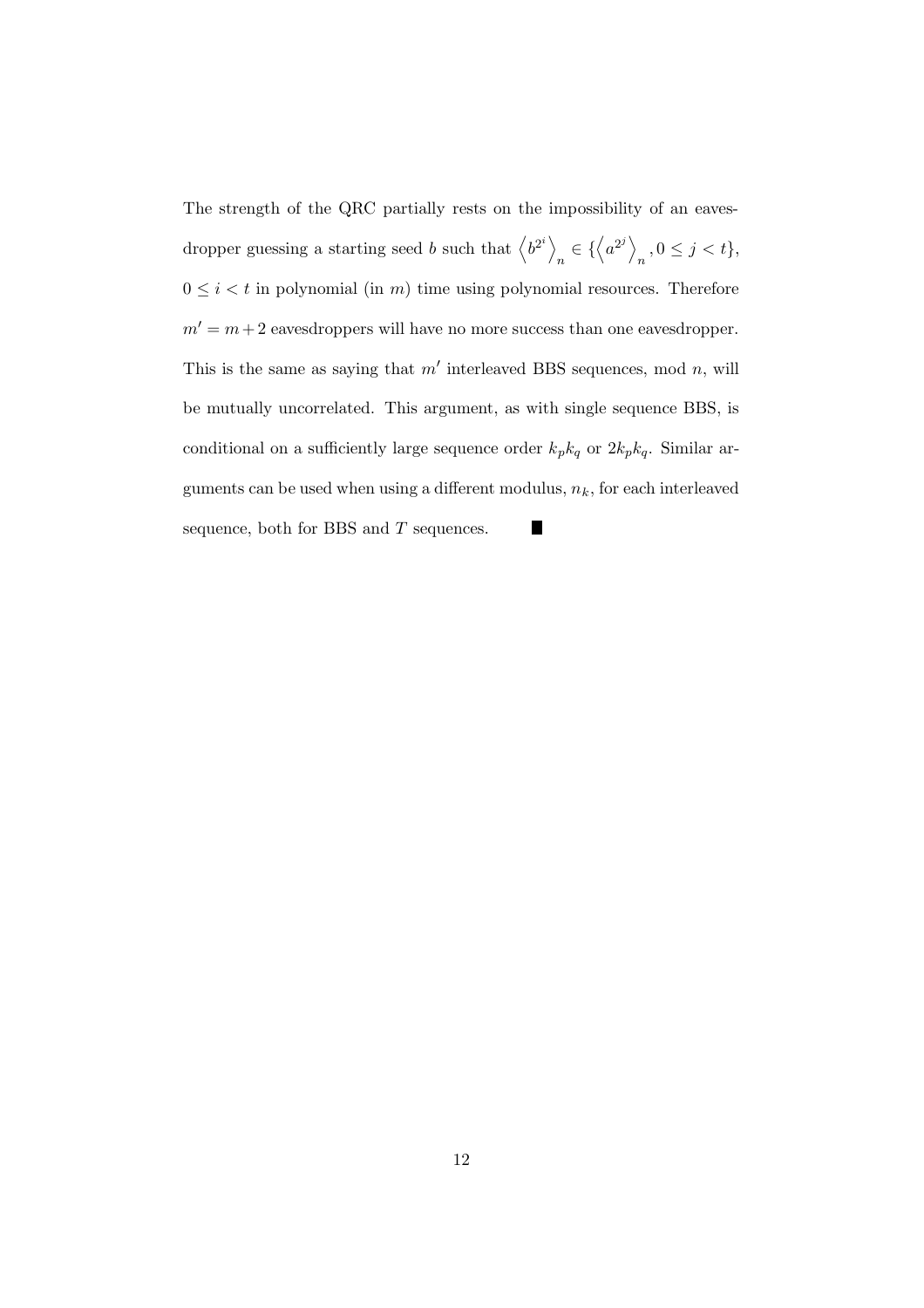#### References

- [1] Rivest,R.L., Shamir,A., Adleman,L.: "A Method for Obtaining Digital Signatures and Public-Key Cryptosystems", Comm.ACM, Feb 1978,  $21,(2)$ , pp. 120-126
- [2] Blum,L., Blum,M., Shub,M.: "A Simple Unpredictable Pseudo-Random Number Generator", SIAM J. Comput, May 1986,15,(2), pp. 364-383
- [3] Shepherd,S.J., Kemp,A.H., Barton,S.K.: "An Efficient Key Exchange Protocol for Cryptographically Secure CDMA Systems," Globecom '96, London, U.K., Nov 1996
- [4] Rubin,F.: "The Quadratic Residue and Double Quadratic Residue Ciphers", Cryptologia, 1995, IX,(3), pp. 275-28
- [5] Shepherd,S.J., Sanders,P.W., Stockel,C.T.: "The Quadratic Residue Cipher and Some Notes on Implementation", Cryptologia, July 1993, XVII,(3), pp. 264-282
- [6] Montgomery,P.L.: "Modular Multiplication without Trial Divison", Math. Computation, 1985, 44, pp. 519-521
- [7] Walter,C.D.: "Systolic Modular Multiplication," IEEE Trans. on Computers, March 1993, 42, (3), pp. 376-378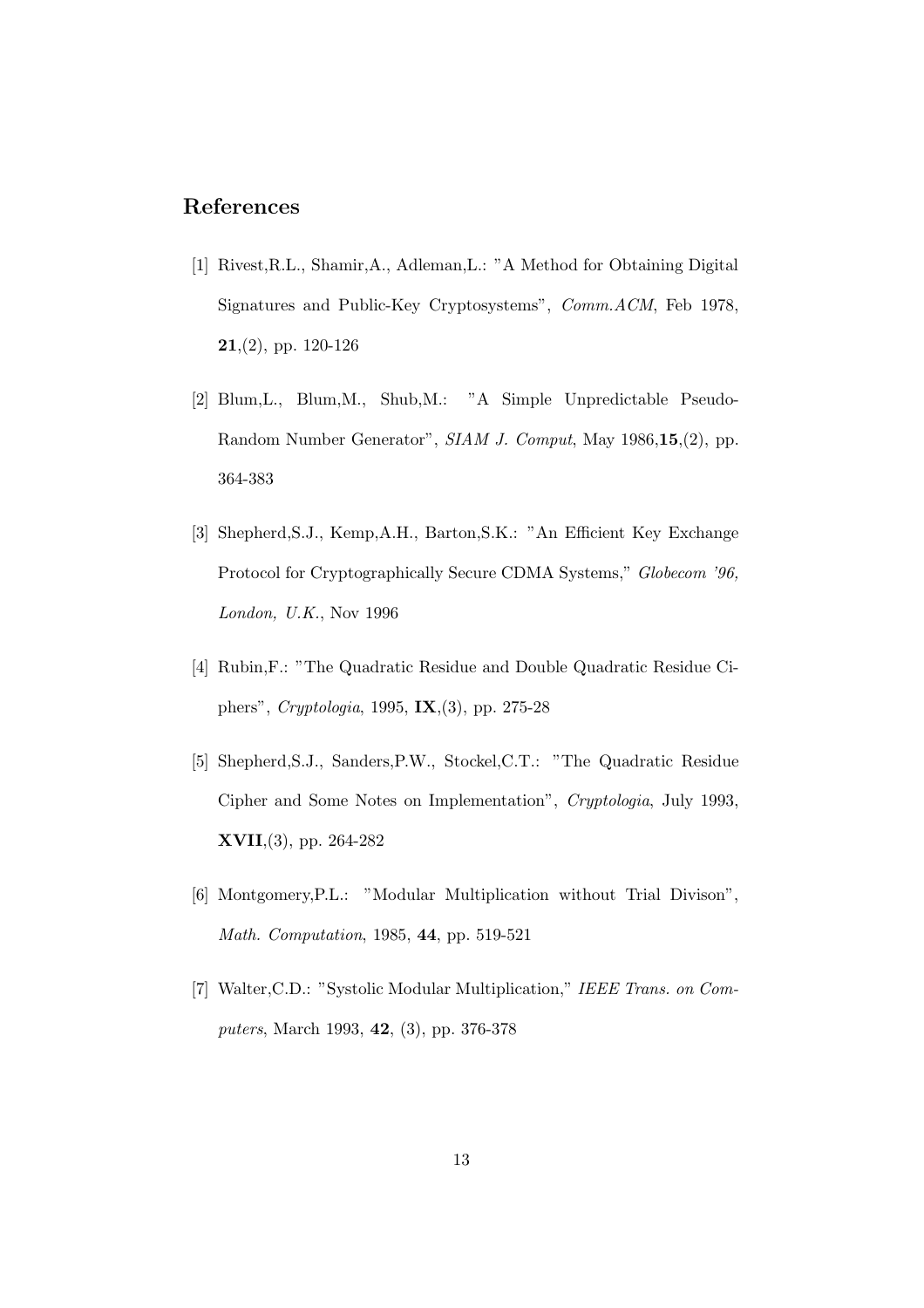- [8] Kornerup,P.: "A Systolic, Linear Array Multiplier for a Class of Right-Shift Algorithms," IEEE Trans. on Computers, August 1994, 43, (8), pp. 892-898
- [9] Blum,T.,Paar,C.: "Montgomery Modular Exponentiation on Reconfigurable Hardware", IEEE Symp. on Computer Arithmetic, Adelaide, 1999
- [10] Vazirani,U.V., Vazirani,V.V.: "Efficient and Secure Pseudo-Random Number Generation", Proc 25th IEEE Sym. Foundations of Computer Science, '84, 1984, pp. 458-463
- [11] Yao,A.C.: "Theory and Applications of Trapdoor Functions", Foundations of Computer Science, IEEE 23rd Symp, 1982, pp. 80-91
- [12] Kemp,A.H., Shepherd,S.J., Barton,S.K.: "Correlation Properties of a Class of Cryptographically Secure Spreading Sequences," ISSSTA '96, Mainz, Germany, Sept 22-25, 1996
- [13] McClellan, J.H., Rader, C.M.: Number Theory in Digital Signal Processing, Prentice Hall, 1979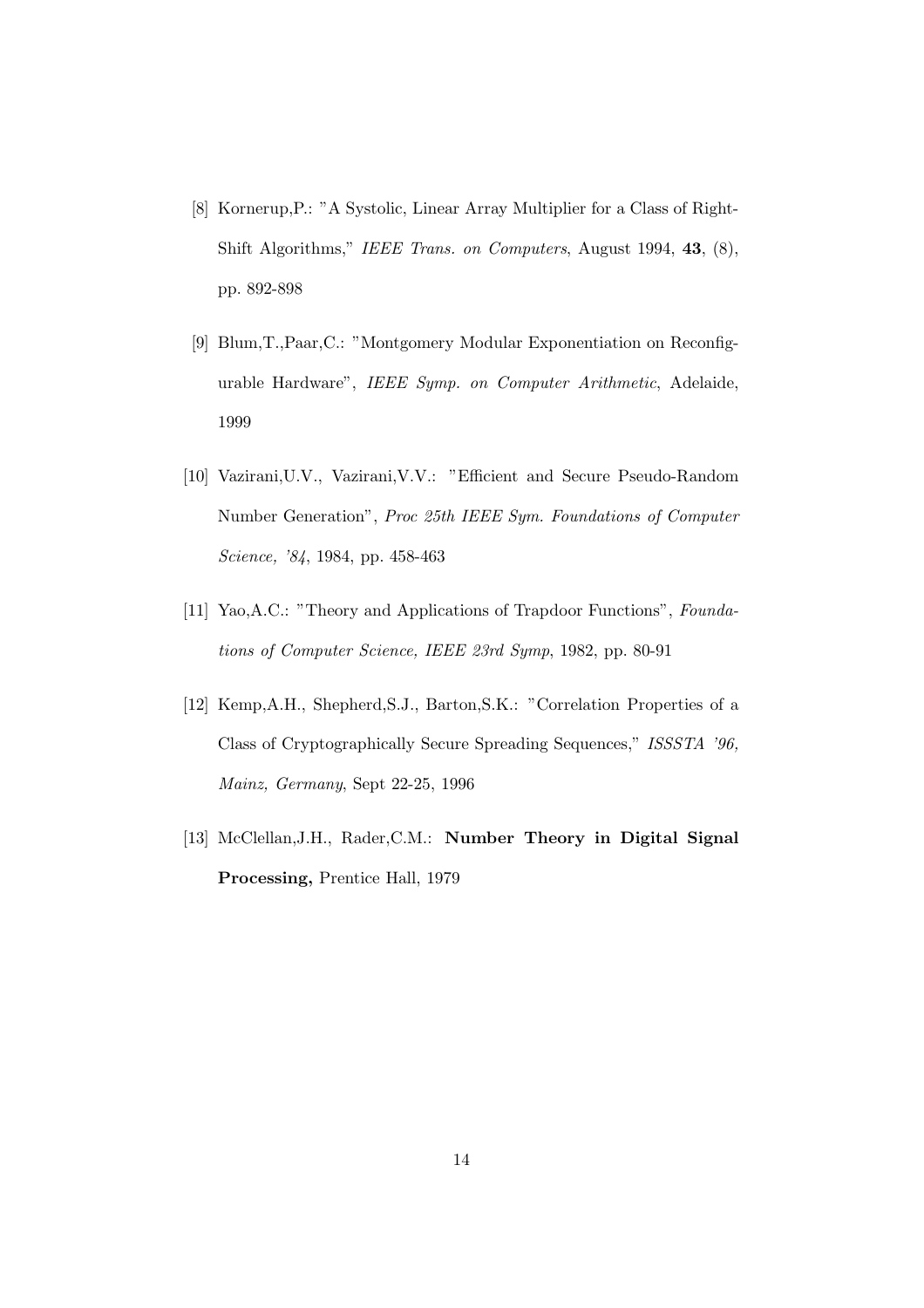Figure 1: Parallel and Serial-Parallel Blum Sequence Generators Using Montgomery Multipliers